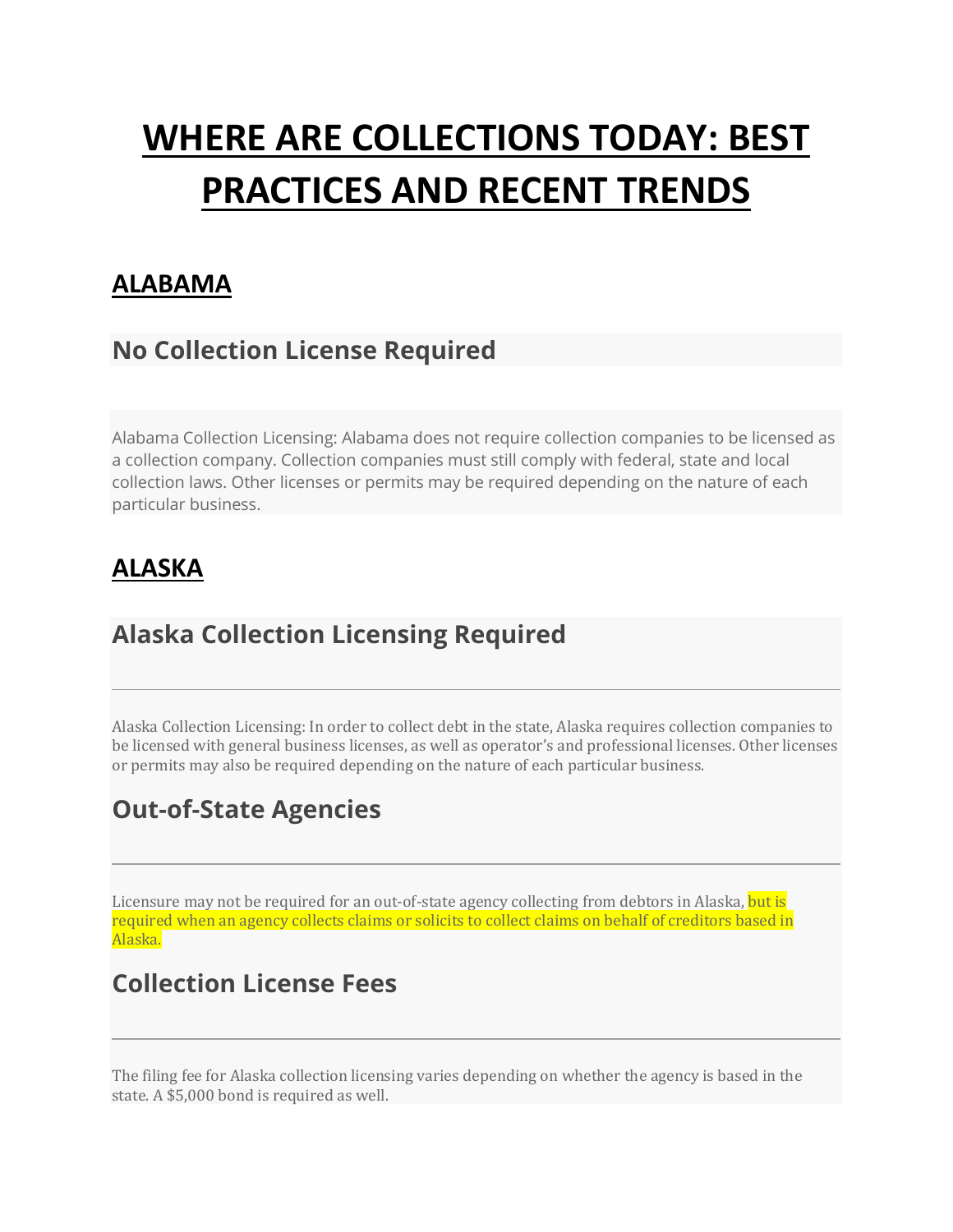#### **ARIZONA**

#### **Collection License Required**

Arizona requires collection companies to be licensed as a collection company. Collection companies must also comply with federal, state and local collection laws. Other licenses or permits may be required depending on the nature of each particular business.

#### **Certificate of Authority**

With certain limited exceptions, an Arizona certificate of authority is required if a company does business in the state of Arizona regardless of where the company is located.

## **Collection License Fees**

The filing fee for an Arizona collection license application is \$1,500.00.

#### **ARKANSAS**

### **Arkansas Collection Licensing Required**

Arkansas collection Licensing: Companies are required to be licensed to collect from debtors in the state. Other licenses or permits may be required depending on the nature of each particular business.

#### **Out-of-State Agencies**

An out-of-state collection agency is required to obtain a license to collect or solicit accounts in Arkansas, regardless of where it is located.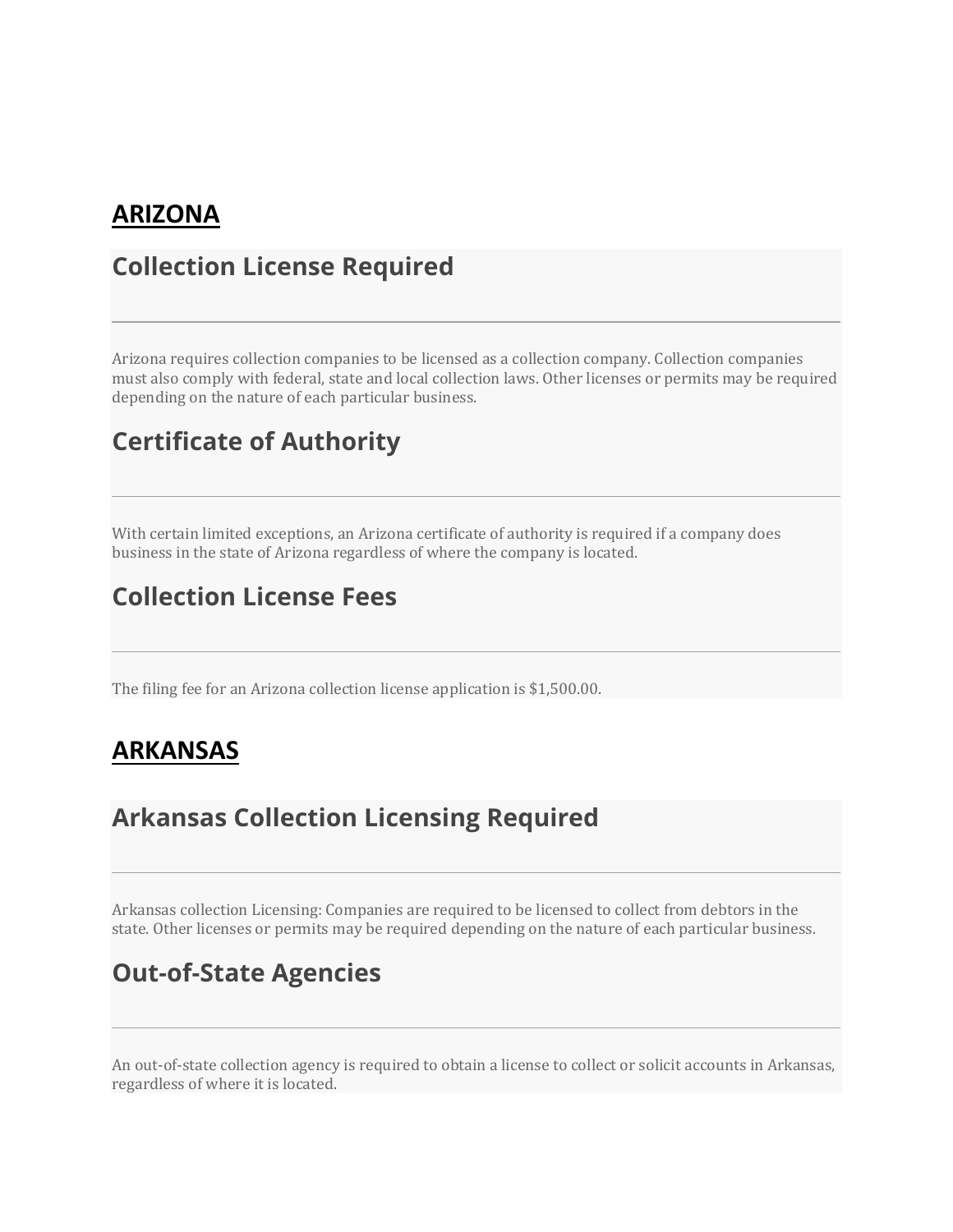## **Collection License Fees**

The fee for an Arkansas collection license is \$140.00.

#### **DELAWARE**

## **Delaware Collection Licensing Required**

Delaware Collection Licensing: Delaware does not require collection companies to be licensed as a collection company. Collection companies must still comply with federal, state and local collection laws. Other licenses or permits may be required depending on the nature of each particular business.

## **Certificate of Authority**

With certain limited exceptions, a Delaware certificate of authority is required if a company does business in the state of Delaware regardless of where the company is located.

## **Collection License Fees**

The filing fee for a Delaware certificate of authority is \$150.00.

## **FLORIDA**

### **Florida Collection Licensing Required**

Florida Collection Licensing: Companies are required to be licensed. Other licenses or permits may be required depending on the nature of each particular business.

## **Certificate of Authority**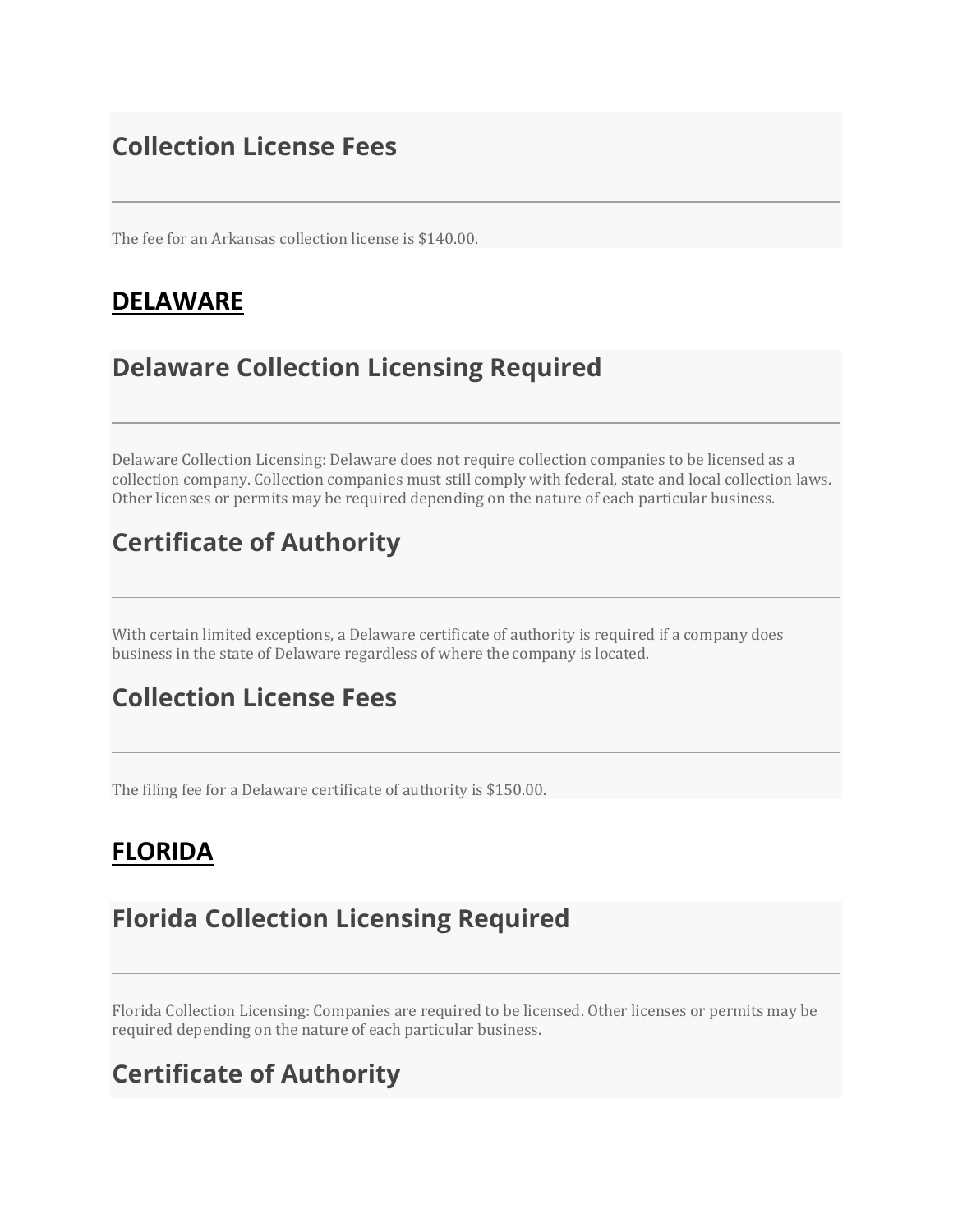With certain limitations, a Florida certificate of authority is required if a company does business in the state of Florida regardless of where the company is located.

### **Collection License Fees**

The filing fee for a Florida certificate of authority is \$70.00.

#### **HAWAII**

#### **Hawaii Collection Licensing Required**

Hawaii Collection Licensing: Companies are required to be licensed in Hawaii. Other licenses or permits may be required depending on the nature of each particular business.

#### **Certificate of Authority**

With certain limitations, a Hawaii certificate of authority is required if a company does business in the state regardless of where the company is located.

#### **Collection License Fees**

The filing fee for a Hawaii collection license application is \$135.00.

#### **IDAHO**

#### **Idaho Collection Licensing Required**

Idaho Collection Licensing: Companies are required to be licensed in Idaho. Other licenses or permits may be required depending on the nature of each particular business.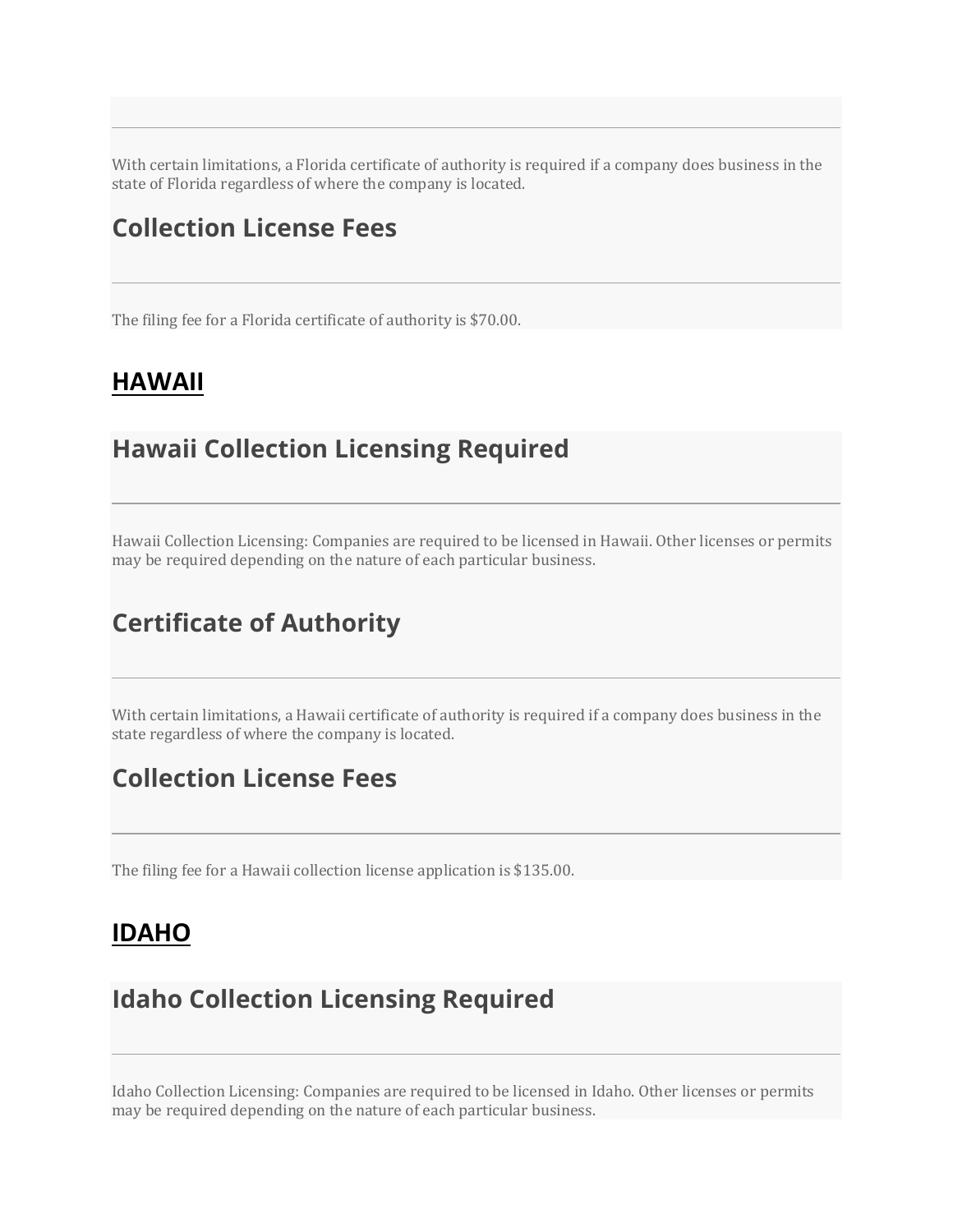## **Certificate of Authority**

With certain limited exceptions, an Idaho certificate of authority is required if a company does business in the state regardless of where the company is located.

#### **Collection License Fees**

The filing fee for an Idaho collection license application is \$350.00.

## **ILLINOIS**

#### **Illinois Collection Licensing Required**

Illinois Collection Licensing Requirements: Companies are required to be licensed in Illinois. Other licenses or permits may be required depending on the nature of each particular business.

### **Certificate of Authority**

With certain limited exceptions, an Illinois certificate of authority is required if a company does business in the state regardless of where the company is located.

### **Collection License Fees**

The filing fee for an Illinois certificate of authority is \$750.00.

#### **PROFESSIONS, OCCUPATIONS, AND BUSINESS OPERATIONS (225 ILCS 425/) Collection Agency Act.**

 (225 ILCS 425/1) (from Ch. 111, par. 2001) (Section scheduled to be repealed on January 1, 2026) Sec. 1. This Act shall be known and may be cited as the "Collection Agency Act". (Source: P.A. 78-1248.)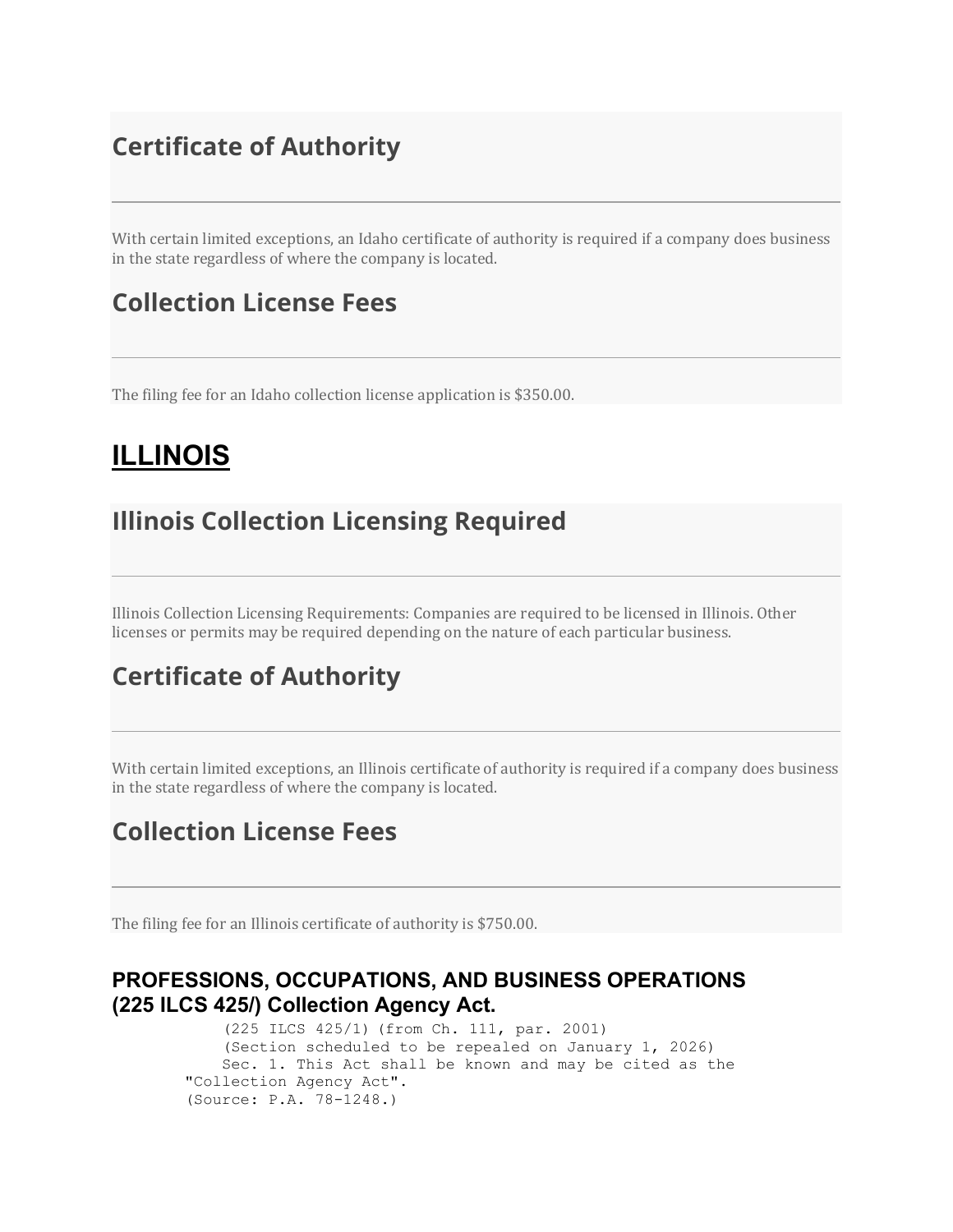(225 ILCS 425/1a) (from Ch. 111, par. 2001a)

 (Section scheduled to be repealed on January 1, 2026) Sec. 1a. Declaration of public policy. The practice as a collection agency by any entity in the State of Illinois is hereby declared to affect the public health, safety and welfare and to be subject to regulation and control in the public interest. It is further declared to be a matter of public interest and concern that the collection agency profession merit and receive the confidence of the public and that only qualified entities be permitted to practice as a collection agency in the State of Illinois. This Act shall be liberally construed to carry out these objects and purposes.

 It is further declared to be the public policy of this State to protect consumers against debt collection abuse. (Source: P.A. 89-387, eff. 1-1-96.)

 (225 ILCS 425/2) (from Ch. 111, par. 2002) (Section scheduled to be repealed on January 1, 2026) Sec. 2. Definitions. In this Act:

 "Address of record" means the designated address recorded by the Department in the applicant's or licensee's application file or license file as maintained by the Department's licensure maintenance unit.

 "Board" means the Collection Agency Licensing and Disciplinary Board.

 "Charge-off balance" means an account principal and other legally collectible costs, expenses, and interest accrued prior to the charge-off date, less any payments or settlement.

 "Charge-off date" means the date on which a receivable is treated as a loss or expense.

"Collection agency" means any person who, in the ordinary course of business, regularly, on behalf of himself or herself or others, engages in the collection of a debt.

"Consumer debt" or "consumer credit" means money or property, or their equivalent, due or owing or alleged to be due or owing from a natural person by reason of a consumer credit transaction.

"Credit transaction" means a transaction between a natural person and another person in which property, service, or money is acquired on credit by that natural person from such other person primarily for personal, family, or household purposes.

 "Creditor" means a person who extends consumer credit to a debtor.

 "Current balance" means the charge-off balance plus any legally collectible costs, expenses, and interest, less any credits or payments.

"<mark>Debt</mark>" means money, property, or their equivalent which is due or owing or alleged to be due or owing from a person to another person.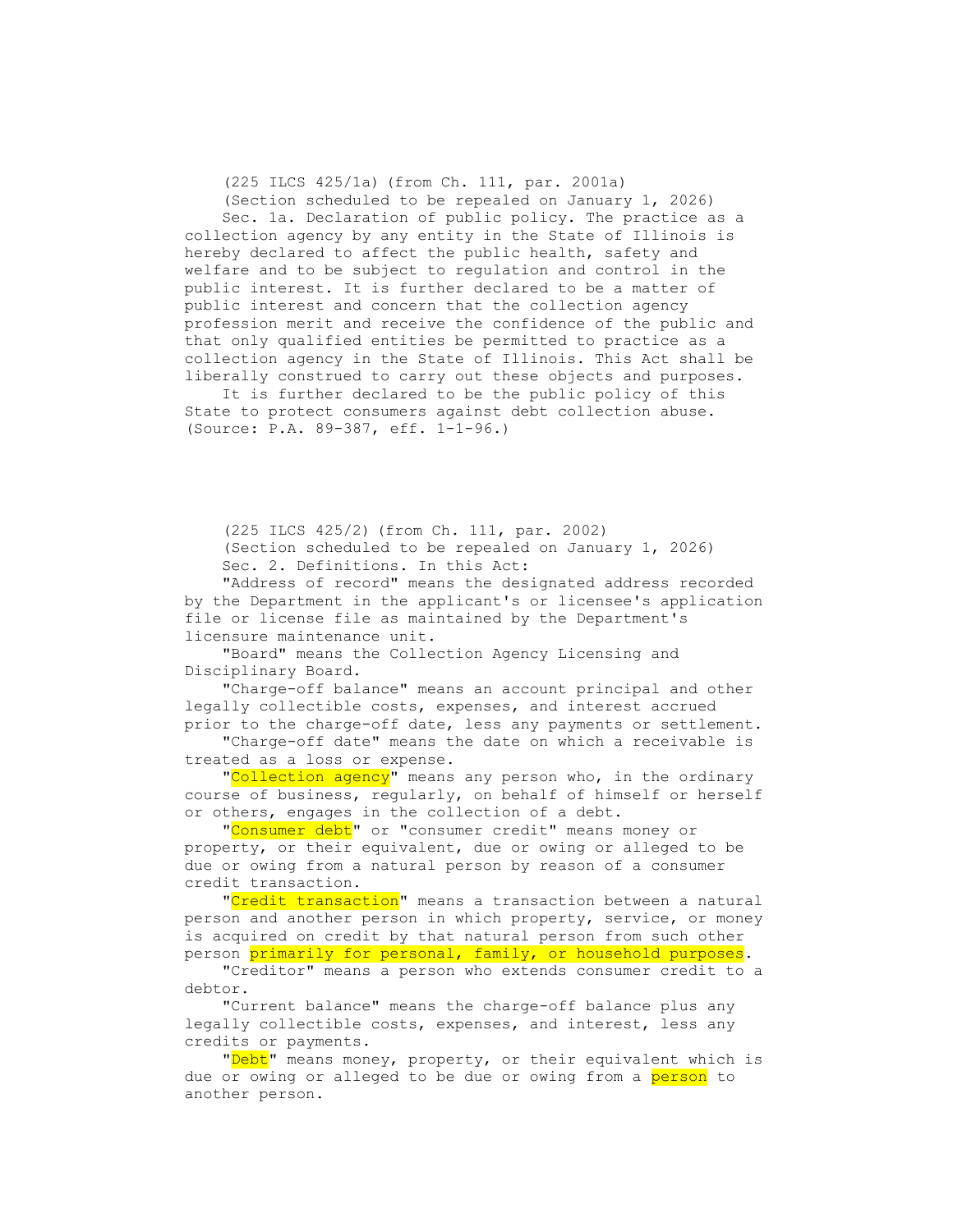"Debt buyer" means a person or entity that is engaged in the business of purchasing delinquent or charged-off consumer loans or consumer credit accounts or other delinquent consumer debt for collection purposes, whether it collects the debt itself or hires a third-party for collection or an attorneyat-law for litigation in order to collect such debt.

 "Debtor" means a person from whom a collection agency seeks to collect a consumer or commercial debt that is due and owing or alleged to be due and owing from such person.

 "Department" means the Department of Financial and Professional Regulation.

 "Email address of record" means the designated email address recorded by the Department in the applicant's application file or the licensee's license file, as maintained by the Department's licensure maintenance unit.

"Person" means a natural person, partnership, corporation, limited liability company, trust, estate, cooperative, association, or other similar entity.

 "Licensed collection agency" means a person who is licensed under this Act to engage in the practice of debt collection in Illinois.

 "Multi-state licensing system" means a web-based platform that allows licensure applicants to submit their applications and renewals to the Department online.

 "Secretary" means the Secretary of Financial and Professional Regulation. (Source: P.A. 99-227, eff. 8-3-15; 99-500, eff. 1-29-16; 100- 132, eff. 8-18-17.)

> Sec. 2.03. Exemptions. This Act does not apply to persons whose collection activities are confined to and are directly related to the operation of a business other than that of a collection agency, and specifically does not include the following: 1. Banks, including trust departments, affiliates, and subsidiaries thereof, fiduciaries, and financing and lending institutions (except those who own or operate collection agencies); 2. Abstract companies doing an escrow business; 3. Real estate brokers when acting in the pursuit of their profession; 4. Public officers and judicial officers acting under order of a court; 5. Licensed attorneys at law; 6. Insurance companies; 7. Credit unions, including affiliates and subsidiaries thereof (except those who own or operate collection agencies); 8. Loan and finance companies, including entities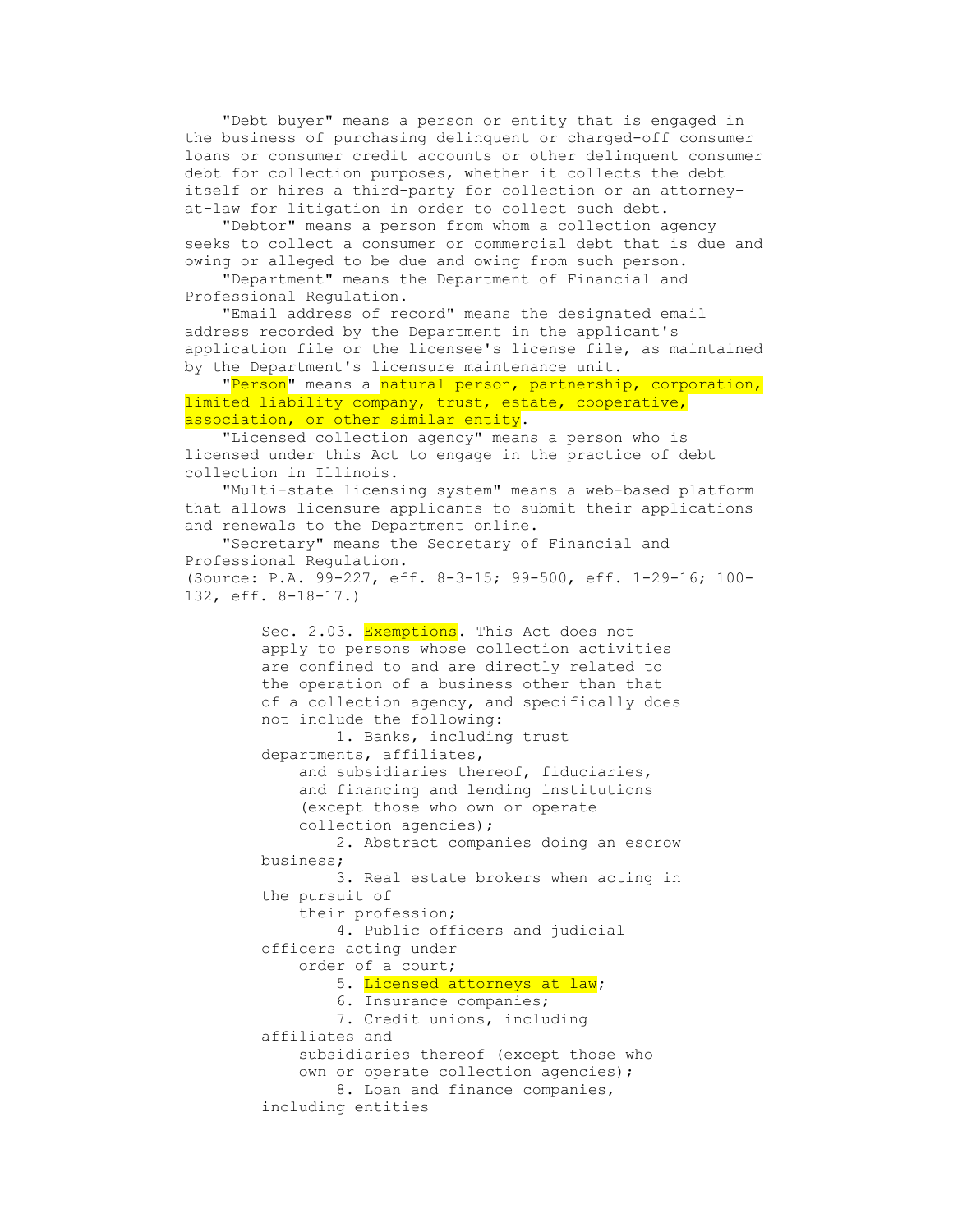licensed pursuant to the Residential Mortgage License Act of 1987; 9. Retail stores collecting their own accounts; 10. Unit Owner's Associations established under the Condominium Property Act, and their duly authorized agents, when collecting assessments from unit owners; and 11. Any person or business under contract with a creditor to notify the creditor's debtors of a debt using only the creditor's name. (Source: P.A. 99-227, eff. 8-3-15.)

## **INDIANA**

## **Indiana Collection Licensing**

### **Required**

Indiana Collection Licensing Requirements: Companies are required to be licensed in Indiana. Other licenses or permits may be required depending on the nature of each particular business.

## **Certificate of Authority**

With certain limited exceptions, an Indiana certificate of authority is required if a company does business in the state regardless of where the company is located.

## **Collection License Fees**

The filing fee for an Indiana certificate of authority is \$100.00.

## **IOWA**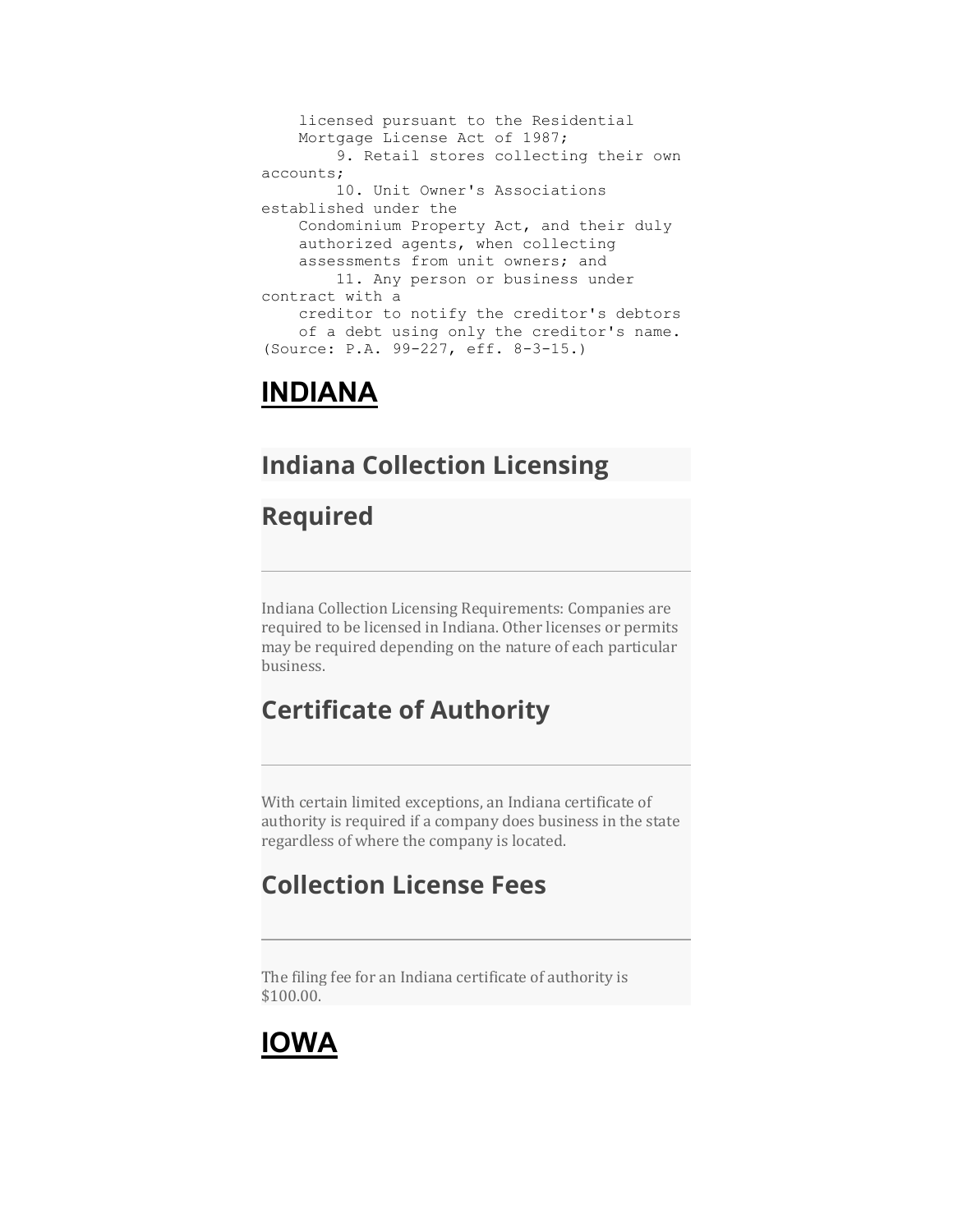# Debt Collector **Notification**



## *\* \* 2022 Registration Due by January 31st\* \**

Iowa **does not** license debt collectors. However, debt collectors who collect over \$58,300 a year (all accounts, not just Iowa accounts) are required to file notification with the Attorney General of Iowa and pay a **\$50 annual fee**. (Note: the 2017 Iowa Legislature increased the notification fee for ICCC debt collectors effective July 1, 2017. The new fee is \$50 (up from \$10).

## **MINNESOTA**

## **Minnesota Collection Licensing**

### **Required**

Minnesota Collection Licensing: Companies are required to be licensed in Minnesota. Other licenses or permits may be required depending on the nature of each particular business.

## **Certificate of Authority**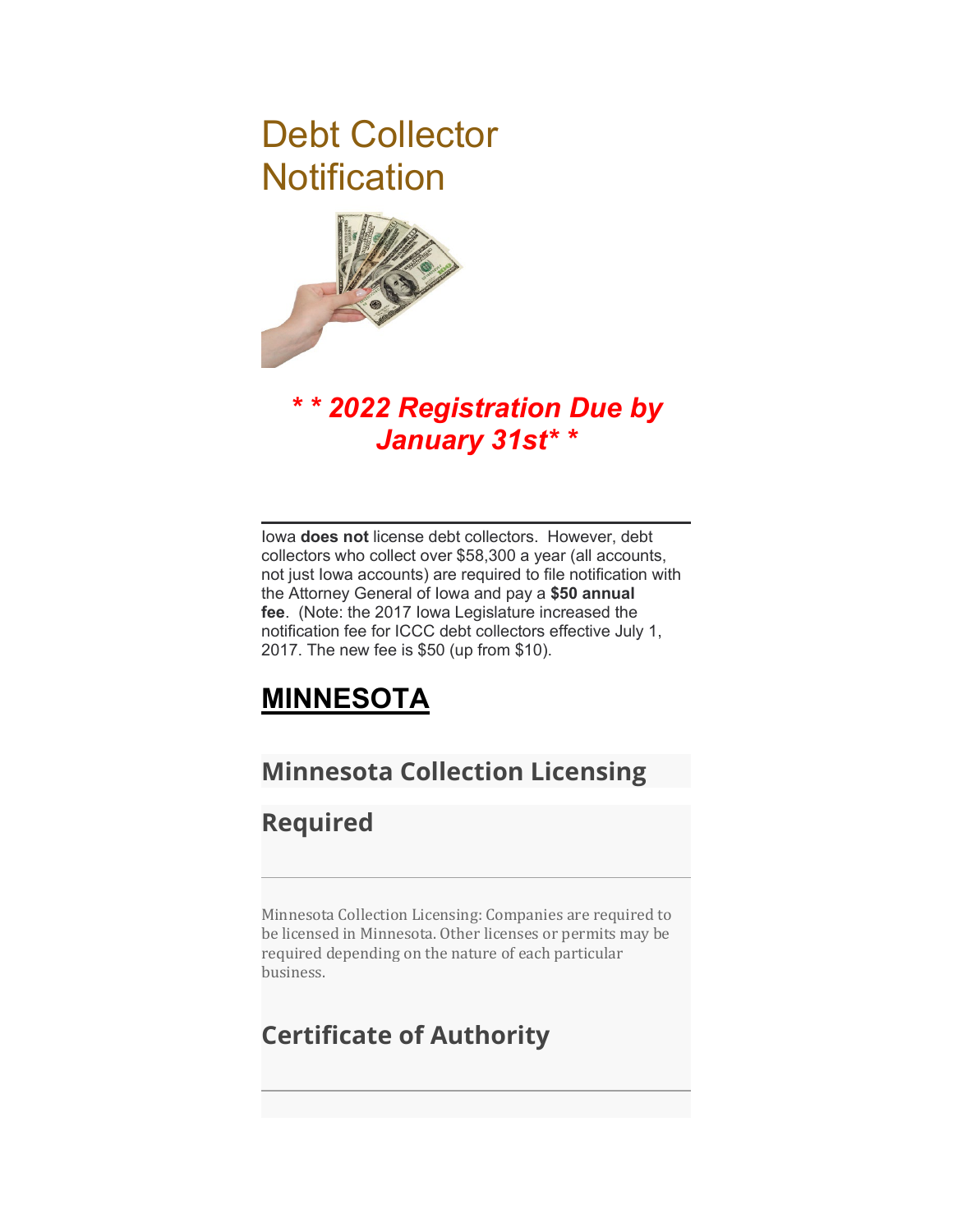With certain limitations, a Minnesota certificate of authority is required if a company does business in the state regardless of where the company is located.

#### **Collection License Fees**

The filing fee for a Minnesota collection license application is \$1,059.95.

#### **332.31 DEFINITIONS.** Subdivision 1.**Terms.**

The terms in this section for the purposes of sections  $332.31$  to  $332.44$  shall have the meanings given them.

Subd. 2.**Person.**

"Person" means and includes individuals, partnerships, associations or corporations.

**[§](https://www.revisor.mn.gov/statutes/cite/332.31#stat.332.31.3)**

#### Subd. 3.**Collection agency.**

"Collection agency" or "licensee" means (1) a person engaged in the business of collection for others any account, bill, or other indebtedness, except as hereinafter provided; or (2) a debt buyer. It includes persons who furnish collection systems carrying a name which simulates the name of a collection agency and who supply forms or form letters to be used by the creditor, even though such forms direct the debtor to make payments directly to the creditor rather than to such fictitious agency.

Subd. 6.**Collector.**

"Collector" is a person acting under the authority of a collection agency under subdivision 3 or a debt buyer under subdivision 8, and on its behalf in the business of collection for an account, bill, or other indebtedness except as otherwise provided in this chapter.

**332.32 EXCLUSIONS.**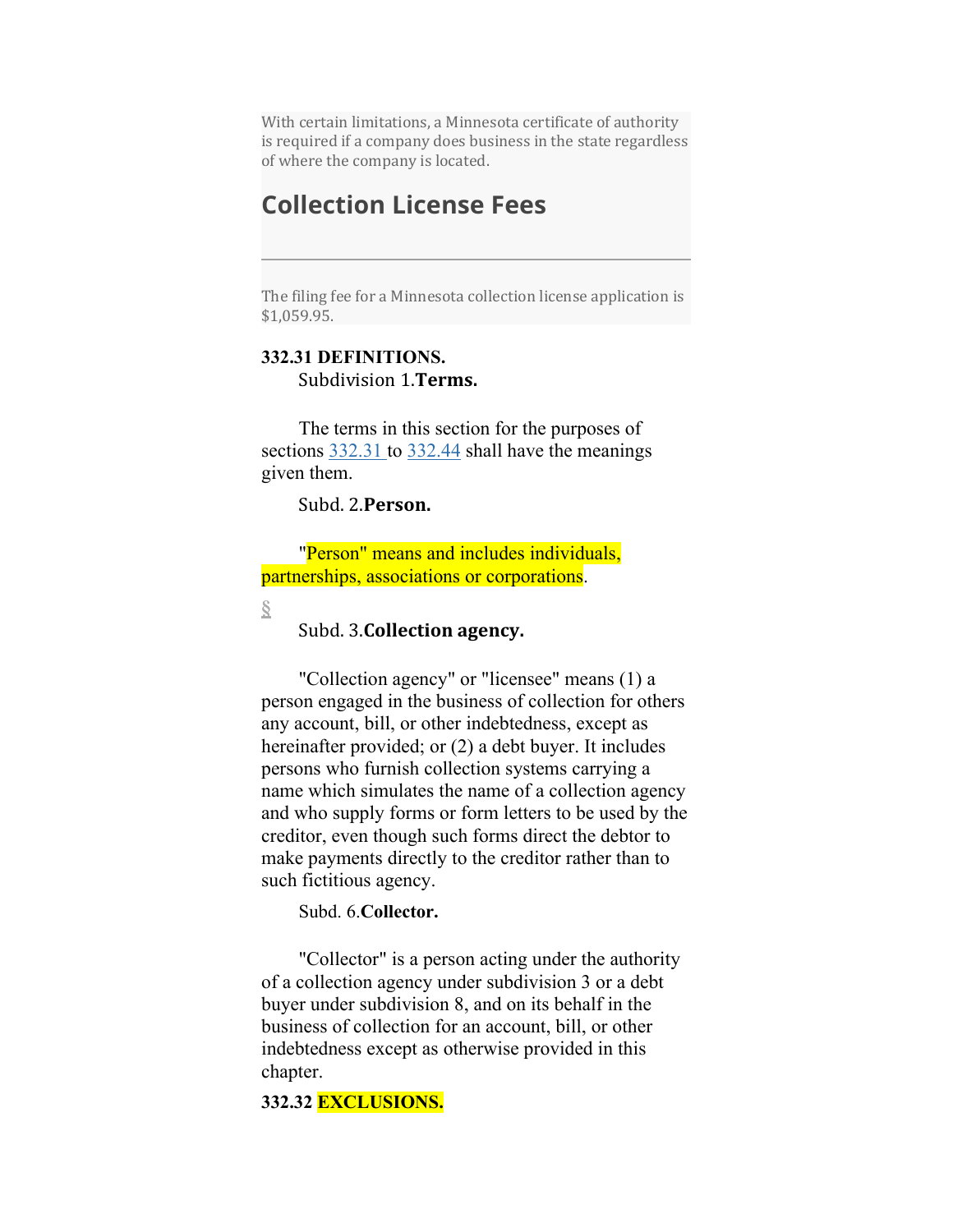(a) The term "collection agency" does not include banks when collecting accounts owed to the banks and when the bank will sustain any loss arising from uncollectible accounts, abstract companies doing an escrow business, real estate brokers, public officers, persons acting under order of a court, lawyers, trust companies, insurance companies, credit unions, savings associations, loan or finance companies unless they are engaged in asserting, enforcing or prosecuting unsecured claims which have been purchased from any person, firm, or association when there is recourse to the seller for all or part of the claim if the claim is not collected.

#### Subd. 5a.**Individual collector registration.**

A licensee, on behalf of an individual collector, must register with the state all individuals in the licensee's employ who are performing the duties of a collector as defined in sections [332.31 t](https://www.revisor.mn.gov/statutes/cite/332.31)o [332.44.](https://www.revisor.mn.gov/statutes/cite/332.44) The licensee must apply for an individual collection registration in a form prescribed by the commissioner. The licensee shall verify on the form that the applicant has confirmed that the applicant meets the requirements to perform the duties of a collector as defined in sections [332.31](https://www.revisor.mn.gov/statutes/cite/332.31) to [332.44.](https://www.revisor.mn.gov/statutes/cite/332.44) Upon submission of the application to the department, the individual may begin to perform the duties of a collector and may continue to do so unless the licensee is informed by the commissioner that the individual is ineligible.

### **NEBRASKA**

#### **Nebraska Collection Licensing**

**Required**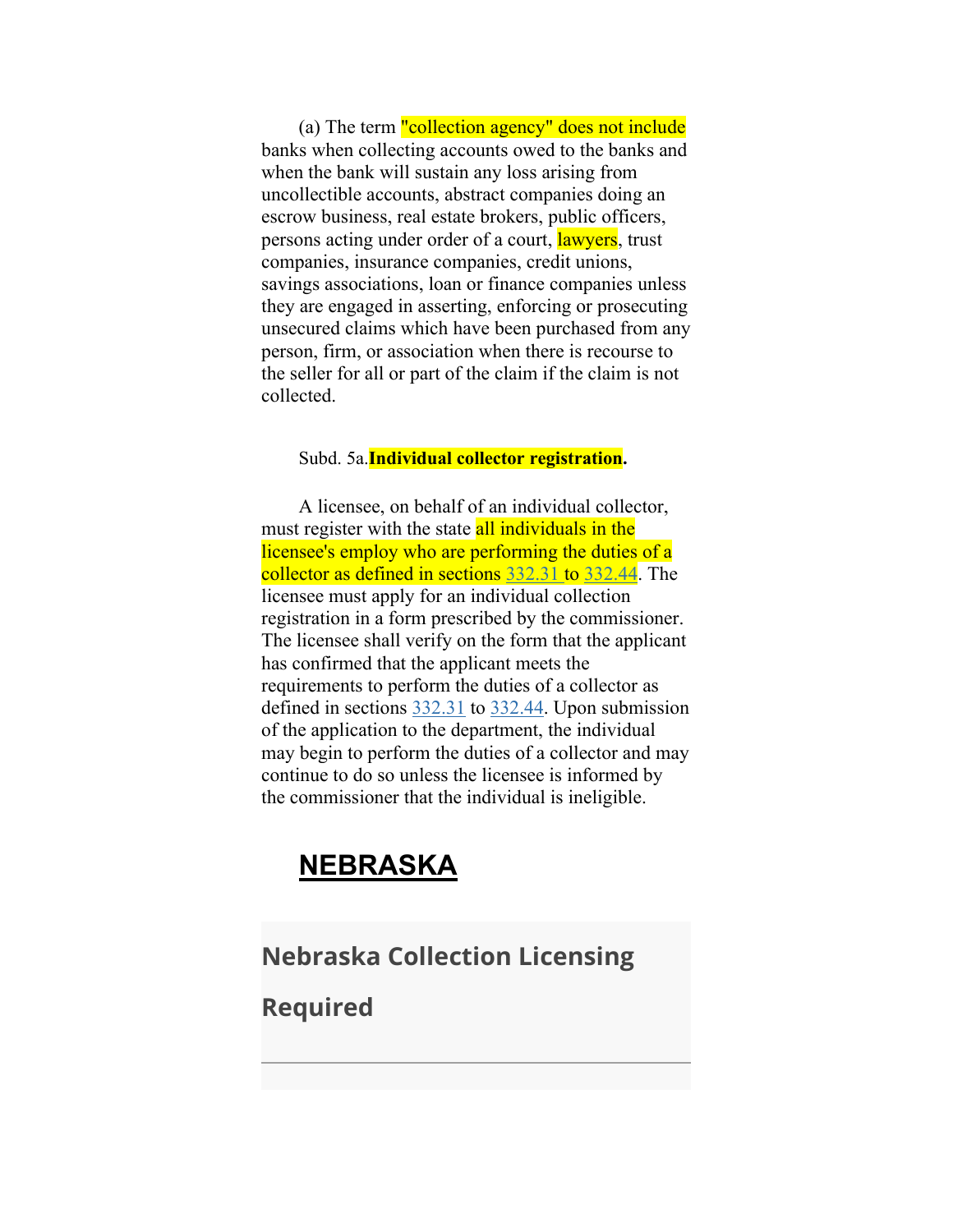Nebraska Collection Licensing: Companies are required to be licensed in Nebraska. Other licenses or permits may be required depending on the nature of each particular business.

#### **Certificate of Authority**

With certain limited exceptions, a Nebraska certificate of authority is required if a company does business in the state regardless of where the company is located.

#### **Collection License Fees**

The filing fee for a Nebraska collection license application is \$400.00.

## **NEVADA**

#### **Nevada Collection Licensing**

#### **Required**

Nevada Collection Licensing: Companies are required to be licensed in Nevada. Other licenses or permits may be required depending on the nature of each particular business.

### **Certificate of Authority**

With certain limitations, a Nevada certificate of authority is required if a company does business in the state regardless of where the company is located.

#### **Collection License Fees**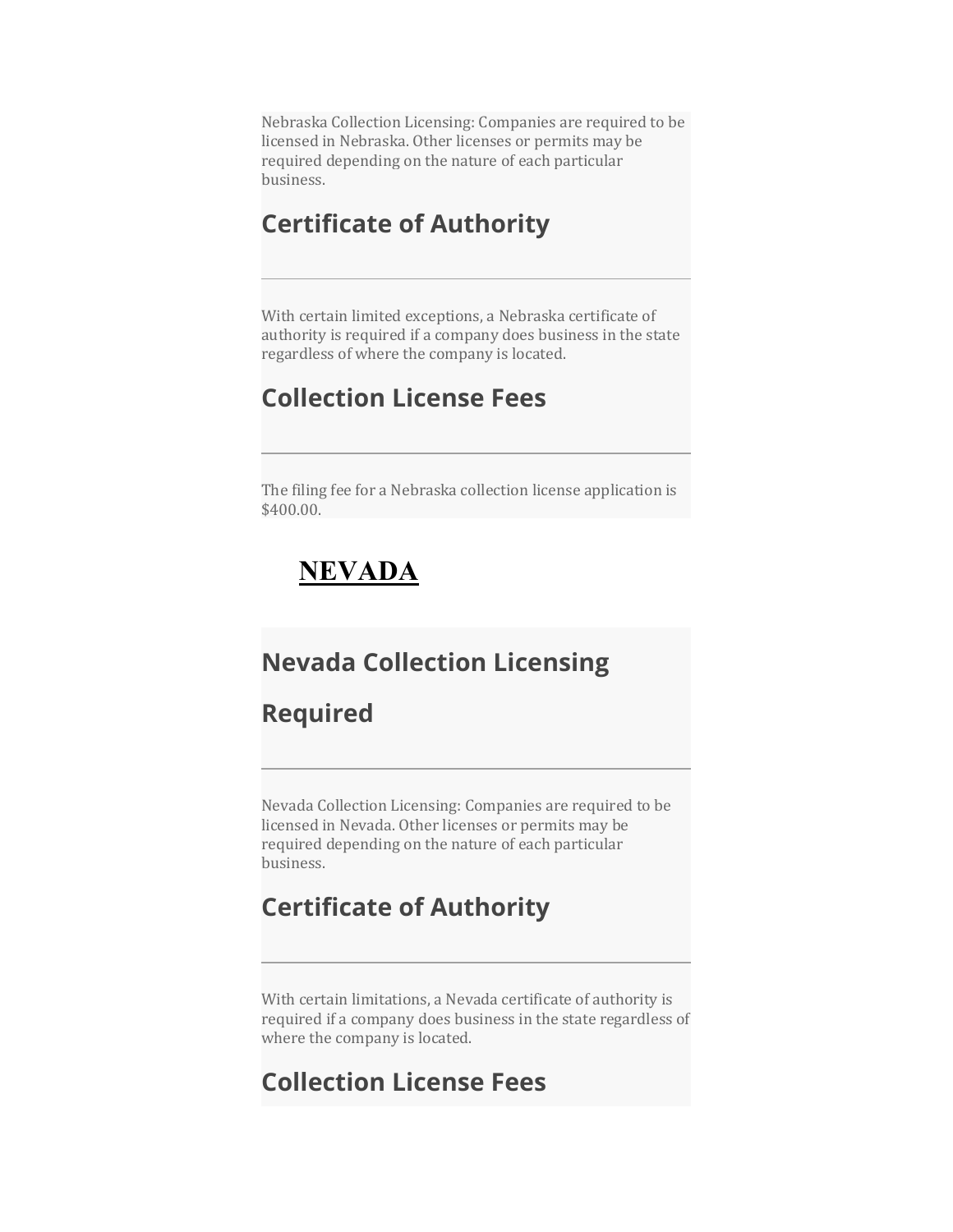The filing fee for a Nevada collection license application is \$805.00.

## **NEW JERSEY**

Currently, the only requirement in New Jersey that pertains to collection agencies is that those in the industry go through New Jersey's bonding and registration processes to operate legally.

Under New Jersey law, any business operating as a collection agency or is in the business of collecting or receiving payment for others of any account, bill, or other indebtedness must annually file a Collection Agency Bond Application. The application attests that a \$5,000 bond has been filed by the business with the State of New Jersey as required by statute. Additionally, all in-state and out-of-state businesses must file a bond application with New Jersey

A finance statement from the surety company and an executed power of attorney form establishing the attorney-in-fact as the surety's authorized legal representative must be attached to the application. The application fee is \$25 and two witnesses other than the principal are required for each signature on the application. The registration of the bond is mailed to the business after it is reviewed by the state attorney general's office.

## **NORTH CAROLINA**

### **North Carolina Collection**

**Licensing Required**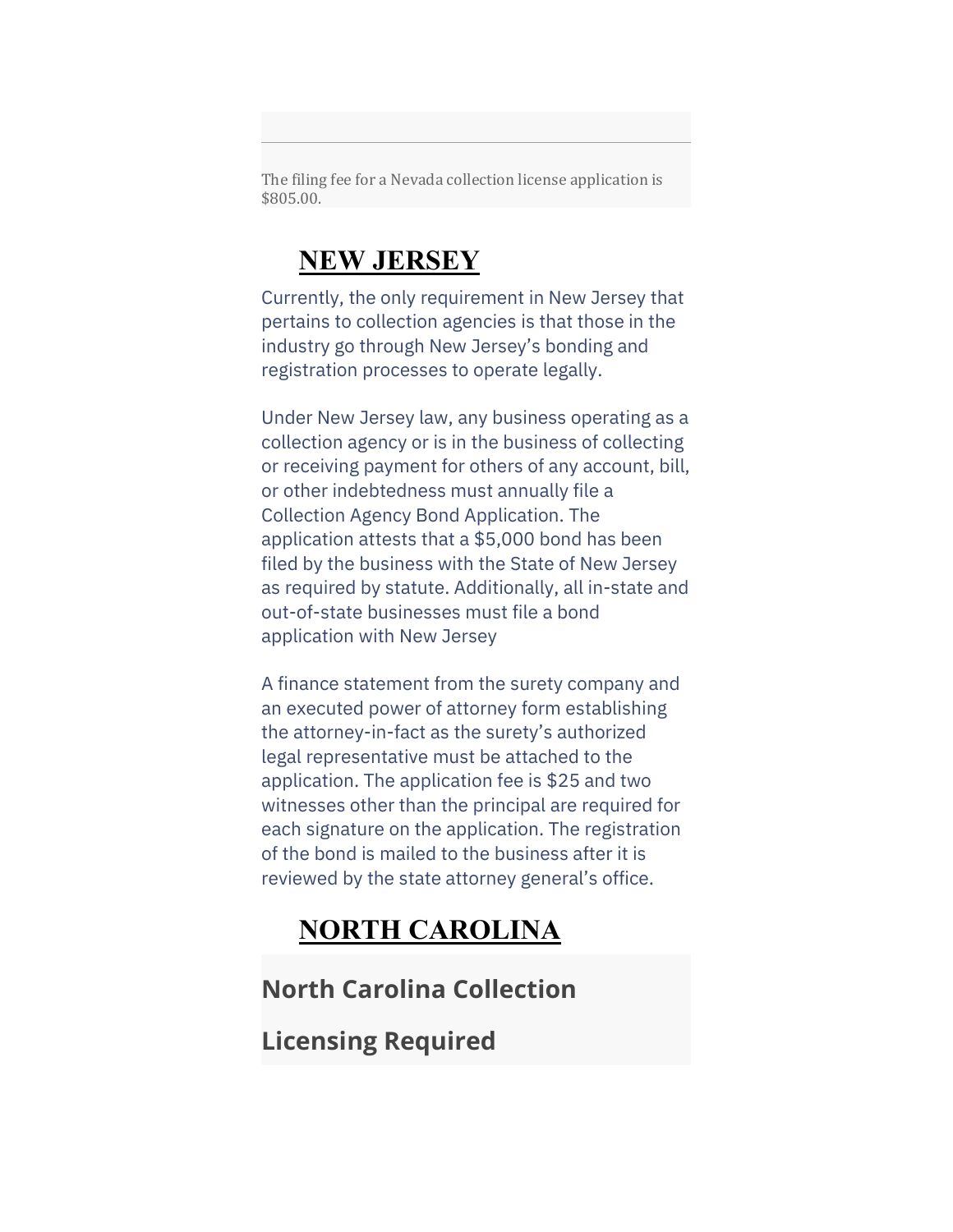North Carolina Collection Licensing: Companies are required to be licensed in North Carolina. Other licenses or permits may be required depending on the nature of each particular business.

#### **Certificate of Authority**

With certain limitations, a North Carolina certificate of authority is required if a company does business in the state regardless of where the company is located.

#### **Collection License Fees**

The filing fee for a North Carolina collection license application is \$1,000.00.

§ 58-70-15. Definition of collection agency and collection agency business. NC General Statutes - Chapter 58 Article 70 5 (a) "Collection agency" means a person directly or indirectly engaged in soliciting, from more than one person delinquent claims of any kind owed or due or asserted to be owed or due the solicited person and all persons directly or indirectly engaged in the asserting, enforcing or prosecuting of those claims. (b) "Collection agency" includes any of the following: (1) Any person that procures a listing of delinquent debtors from any creditor and that sells the listing or otherwise receives any fee or benefit from collections made on the listing. (2) Any person that attempts to or does transfer or sell to any person not holding the permit prescribed by this Article any system or series of letters or forms for use in the collection of delinquent accounts or claims which by direct assertion or by implication indicate that the claim or account is being asserted or collected by any person, firm, corporation, or association other than the creditor or owner of the claim or demand. (3) An in-house collection agency, whereby a person, firm, corporation, or association sets up a collection service for his or its own business and the agency has a name other than that of the business. (4) A "debt buyer." As used in this subdivision, the term "debt buyer" means a person or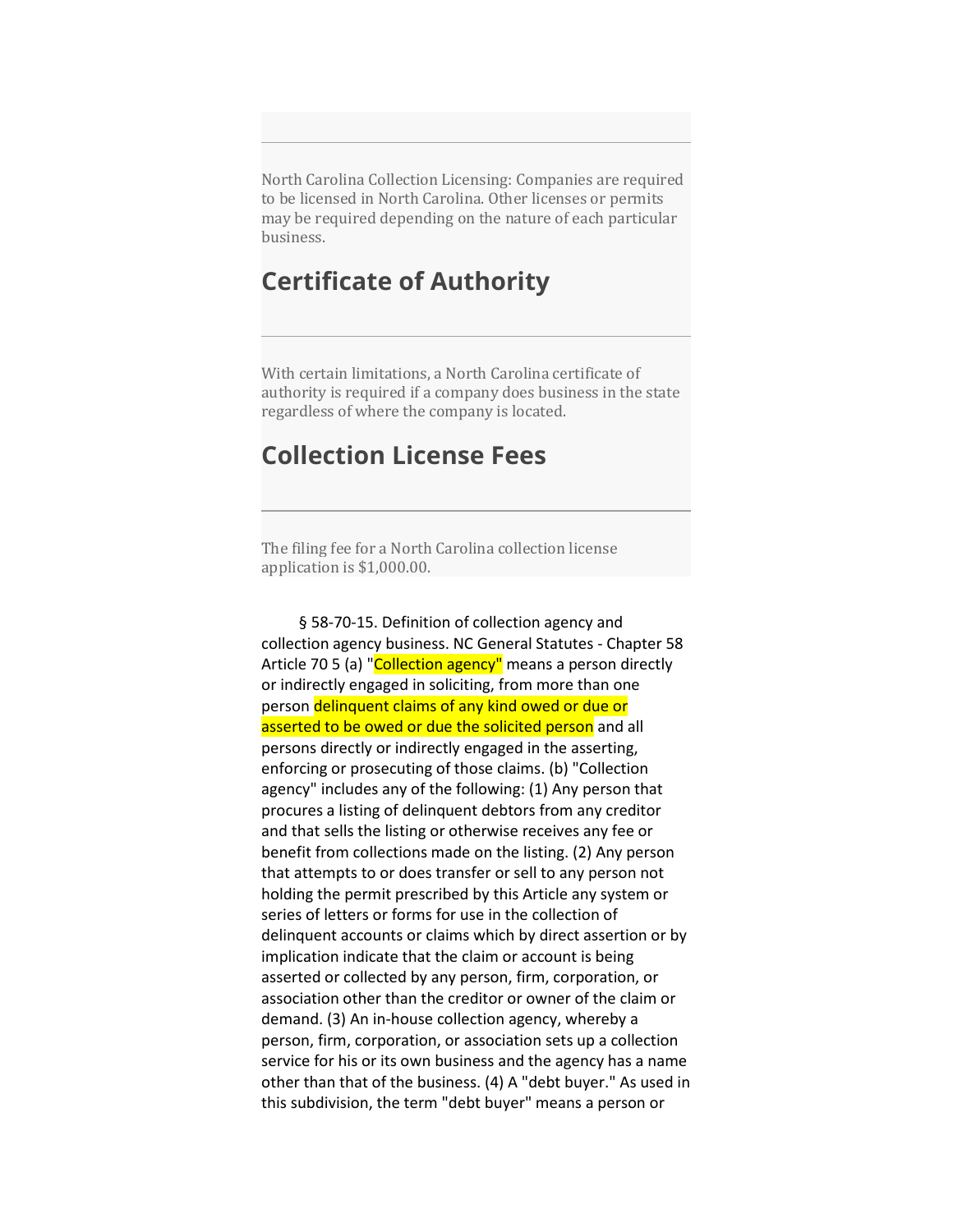entity that is engaged in the business of purchasing delinquent or charged-off consumer loans or consumer credit accounts, or other delinquent consumer debt for collection purposes, whether it collects the debt itself or hires a third party for collection or an attorney-at-law for litigation in order to collect such debt. (c) "Collection agency" does not include any of the following: (1) Regular employees of a single creditor. (2) Banks, trust companies, or bank owned, controlled or related firms. (2a) Corporations or associations engaged in accounting, bookkeeping, or data processing services where a primary component of such services is the rendering of statements of accounts and bookkeeping services for creditors. (3) Mortgage banking companies. (4) Savings and loan associations. (5) Building and loan associations. (6) Duly licensed real estate brokers and agents when the claims or accounts being handled by the broker or agent are related to or are in connection with the broker's or agent's regular real estate business. (7) Express, telephone and telegraph companies subject to public regulation and supervision. (8) Attorneys-at-law handling claims and collections in their own name and not operating a collection agency under the management of a layman. (9) Any person, firm, corporation or association handling claims, accounts or collections under an order or orders of any court. (10) A person, firm, corporation or association which, for valuable consideration purchases accounts, claims, or demands of another, which such accounts, claims, or demands of another are not delinquent at the time of such purchase, and then, in its own name, proceeds to assert or collect the accounts, claims or demands.

**Effective October 1, 2016 N.C.G.** §58-70-5 allows a single employee of a licensed collection agency to telework from remote location without needing to secure an additional permit under certain conditions.

#### **Section 3.1-ATTORNEY INFORMATION**

**NGCS**§ 58-70-125 prohibits the sharing of office space and/or common waiting room of a collection agency with a practicing attorney or any type of lending institution.

**(a)** Update information on all attorneys who have been or will hired to collection debts/receivables owned by the applicant; (b) Update information for any owners, governing members, and/or officers of the applicant who are attorneys**.**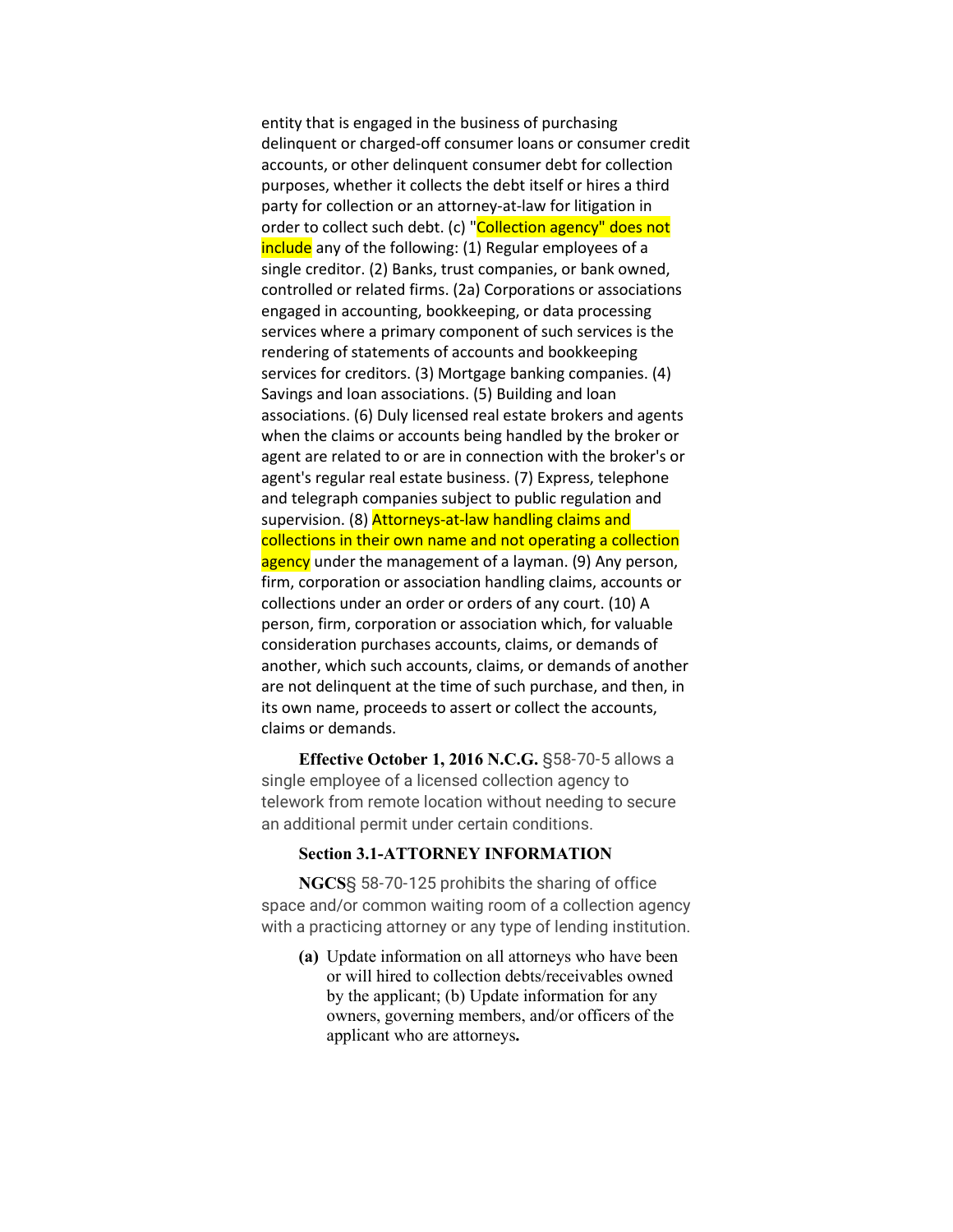#### **NORTH DAKOTA**

Who Is Required to Have This License? A person or entity who, in the ordinary course of business, engages in debt collection. "Debt collection" means the act of collecting or attempting to collect, directly or indirectly, debts owed or due or asserted to be owed or due another. As used in this chapter, this term also includes solicitation of debt for the purpose of collection and accepting assignment of debts for the purpose of collection. Both consumer and commercial debt collection is covered under licensure. North Dakota Century Code Chapter 13-05. Activities Authorized Under This License This license authorizes the following activities… o Third-party debt collection o Active debt buying o Judgment Recovery o Other – debt

## **OREGON**

#### **Oregon Collection Licensing**

#### **Required**

Oregon Collection Licensing: Companies are required to be licensed in Oregon. Other licenses or permits may be required depending on the nature of each particular business.

#### **Certificate of Authority**

With certain limitations, an Oregon certificate of authority is required if a company does business in the state regardless of where the company is located.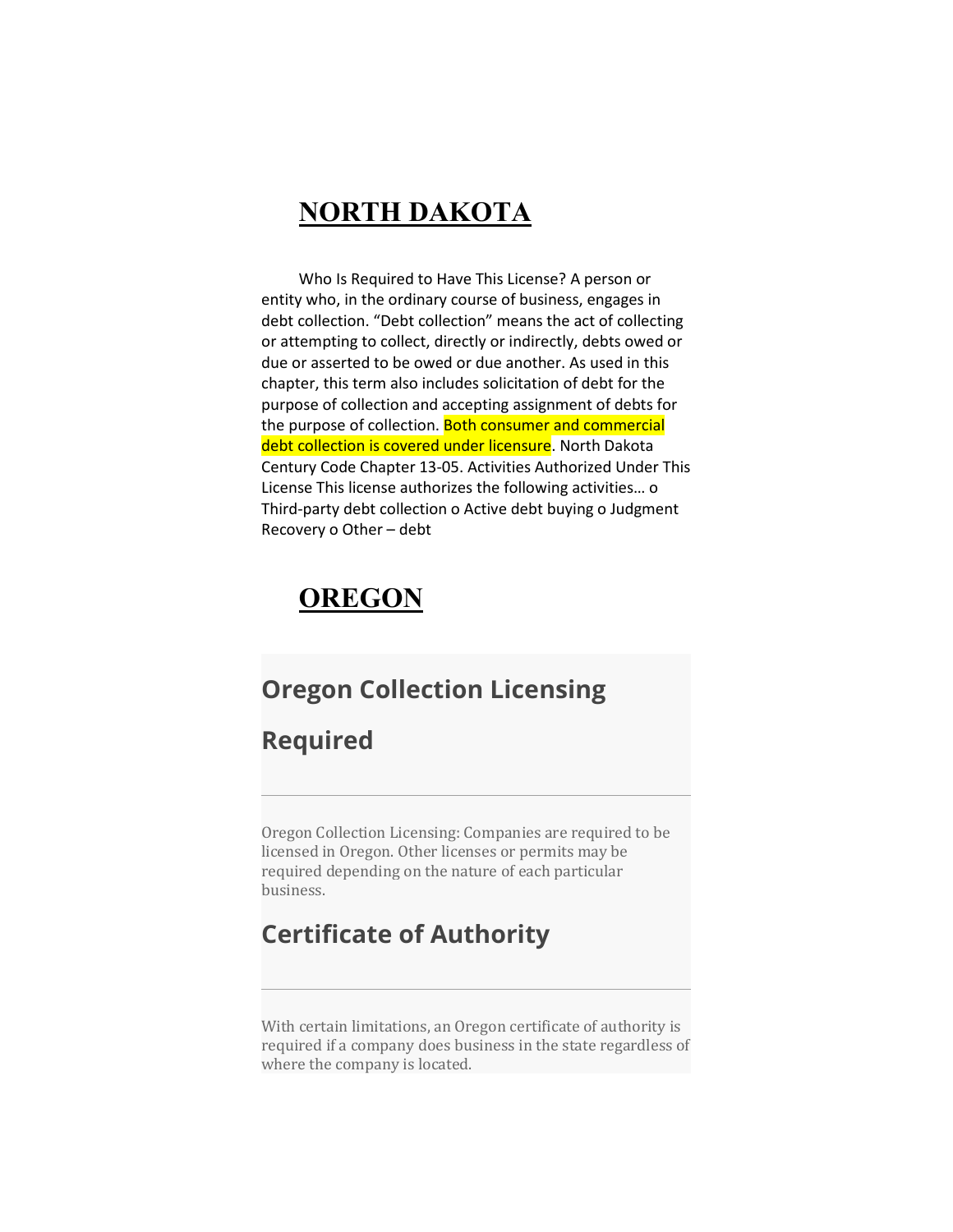### **Collection License Fees**

The filing fee for an Oregon collection license application is \$350.00.

### **TENNESSEE**

### **Tennessee Collection Licensing**

#### **Required**

Tennessee Collection Licensing: Companies are required to be licensed in Tennessee. Other licenses or permits may be required depending on the nature of each particular business.

### **Certificate of Authority**

With certain limited exceptions, a Tennessee certificate of authority is required if a company does business in the state regardless of where the company is located.

### **Collection License Fees**

The filing fee for a Tennessee collection license application is \$850.00.

## **UTAH**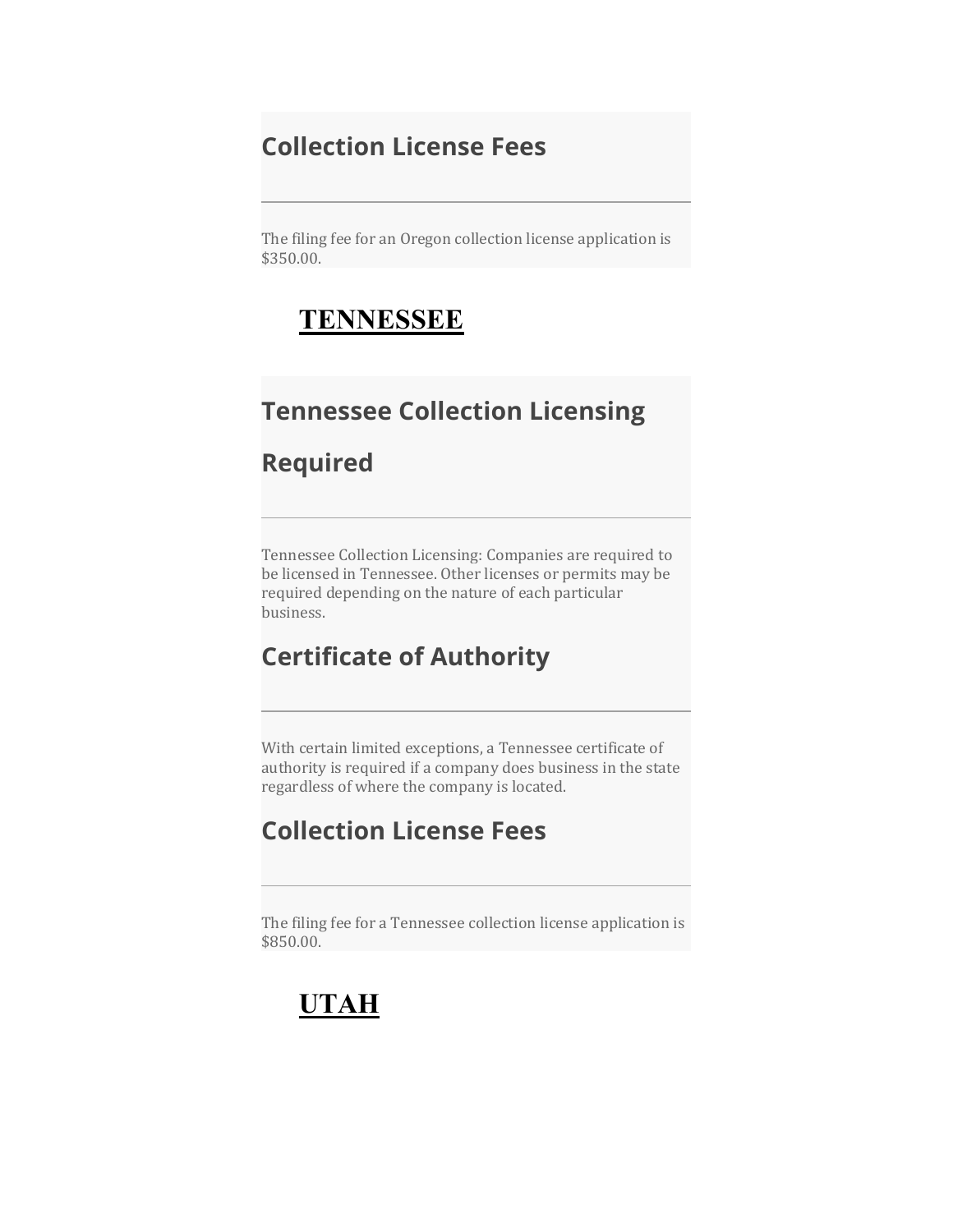## **Utah Collection Licensing**

#### **Required**

Utah Collection Licensing: Companies are required to be licensed in Utah. Other licenses or permits may be required depending on the nature of each particular business.

## **Certificate of Authority**

With certain limited exceptions, an Utah certificate of authority is required if a company does business in the state regardless of where the company is located.

## **Collection License Fees**

The filing fee for an Utah certificate of authority is \$70.00.

## **WASHINGTON**

## **Washington Collection Licensing**

## **Required**

Washington Collection Licensing: Companies are required to be licensed in Washington. Other licenses or permits may be required depending on the nature of each particular business.

## **Certificate of Authority**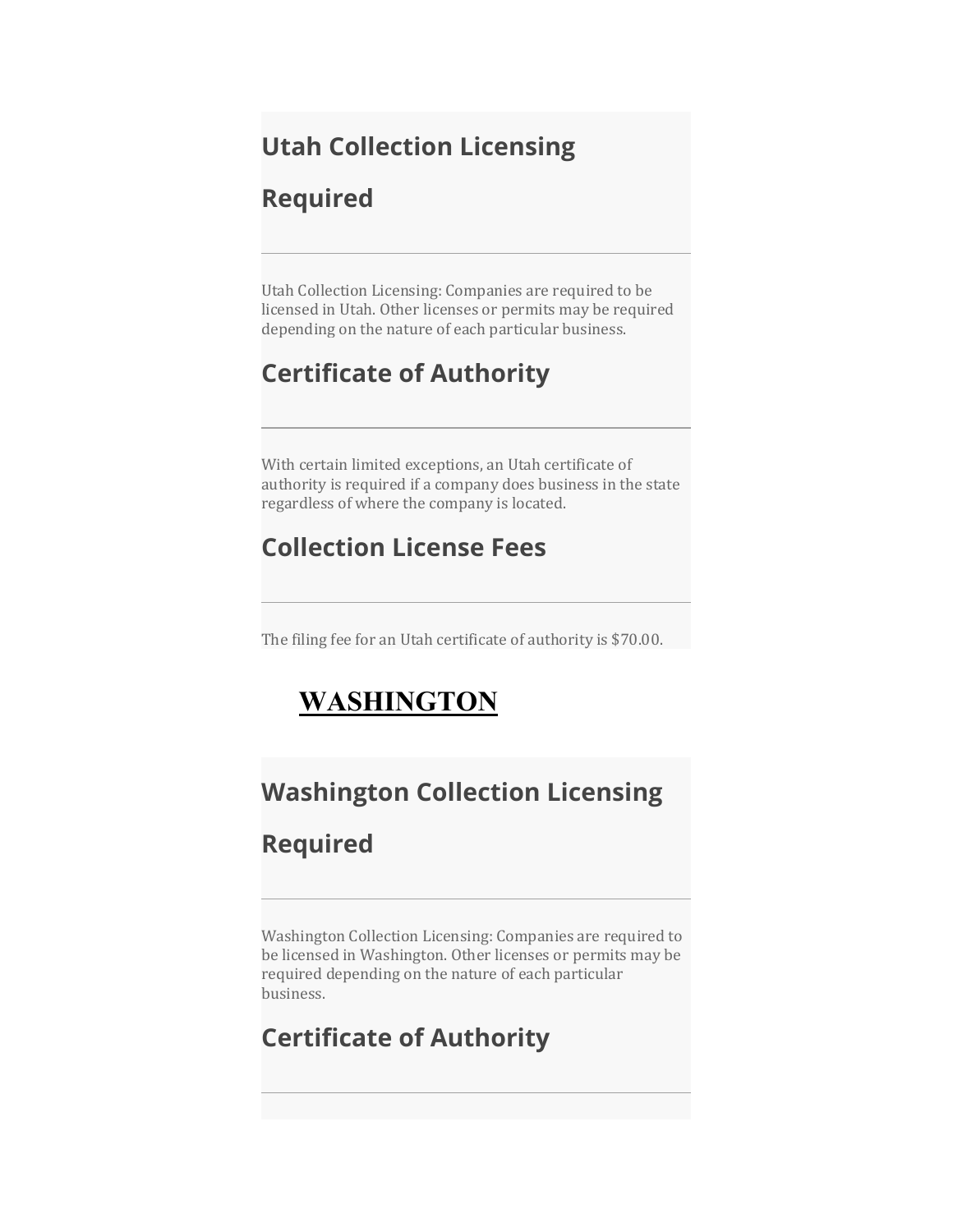With certain limited exceptions, a Washington certificate of authority is required if a company does business in the state regardless of where the company is located.

#### **Collection License Fees**

The filing fee for a Washington collection license application is \$325.00.

#### **RCW [19.16.100](http://app.leg.wa.gov/RCW/default.aspx?cite=19.16.100)**

#### **Definitions.**

(4) "Collection agency" means and includes:

(a) Any person directly or indirectly engaged in soliciting claims for collection, or collecting or attempting to collect claims owed or due or asserted to be owed or due another person;

(5) "Collection agency" does not mean and does not include:

(c) Any person whose collection activities are carried on in his, her, or its true name and are confined and are directly related to the operation of a business other than that of a collection agency, such as but not limited to: Trust companies; savings and loan associations; building and loan associations; abstract companies doing an escrow business; real estate brokers; property management companies collecting assessments, charges, or fines on behalf of condominium unit owners associations, associations of apartment owners, or homeowners' associations; public officers acting in their official capacities; persons acting under court order; lawyers; insurance companies; credit unions; loan or finance companies; mortgage banks; and banks;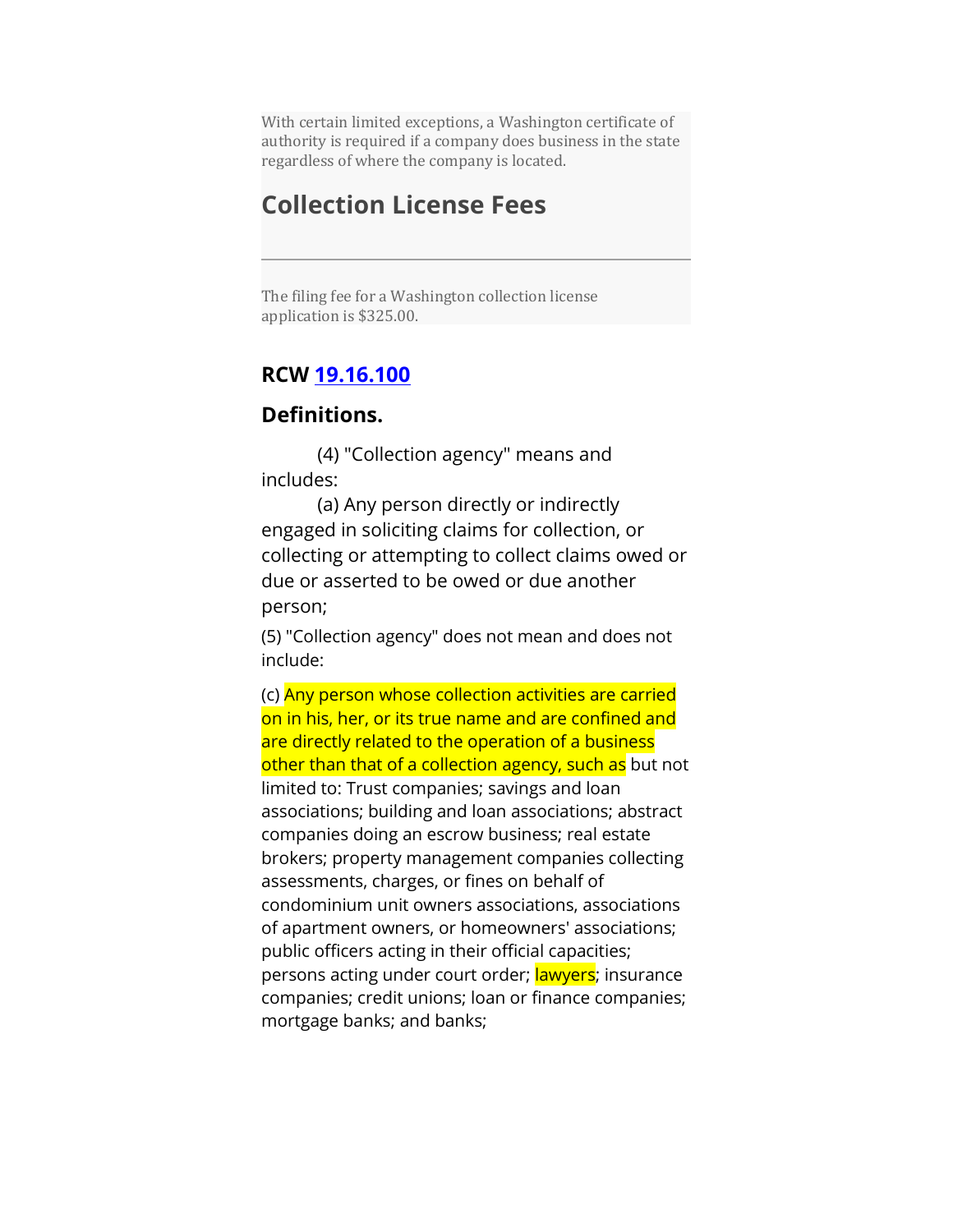#### **RCW [19.16.110](http://app.leg.wa.gov/RCW/default.aspx?cite=19.16.110)**

#### **License required.**

No person shall act, assume to act, or advertise as a collection agency or out-of-state collection agency as defined in this chapter, except as authorized by this chapter, without first having applied for and obtained a license from the director.

Nothing contained in this section shall be construed to require a regular employee of a collection agency or out-of-state collection agency duly licensed under this chapter to procure a collection agency license.

## **WEST VIRGINIA**

WHO IS COVERED BY THE ACT? "Collection Agency" means and includes all persons, firms, corporations and associations: (1) directly or indirectly engaged in the business of soliciting from or collecting for others any account, bill or indebtedness due or asserted to be owed or due another and all persons, firms, corporations and associations directly or indirectly engaged in asserting, enforcing or prosecuting those claims; (2) which, in attempting to collect or in collecting his or its own accounts or claims uses a fictitious name or names other than his or its own name; (3) which attempts to or does give away or sell to others any system or series of letters or forms for use in the collection of accounts or claims which assert or indicate directly or indirectly that the claims or accounts are being asserted or collected by any person, firm, corporation or association other than the creditor or owner of the claim or account. WHO IS EXEMPT **FROM THE ACT?** The term "collection agency" shall not mean or include: ( 1) regular employees of a single creditor or of a collection agency licenses hereunder; ( 2) banks; ( 3) trust companies; ( 4) savings and loan associations; ( 5) building and loan associations; ( 6) industrial loan companies; ( 7) small loan companies; ( 8) abstract companies doing an escrow business; ( 9) duly licensed real estate brokers or agents when the claims or accounts being handled by such broker or agent are related to or in connection with such brokers' or agents' regular real estate business; (10) express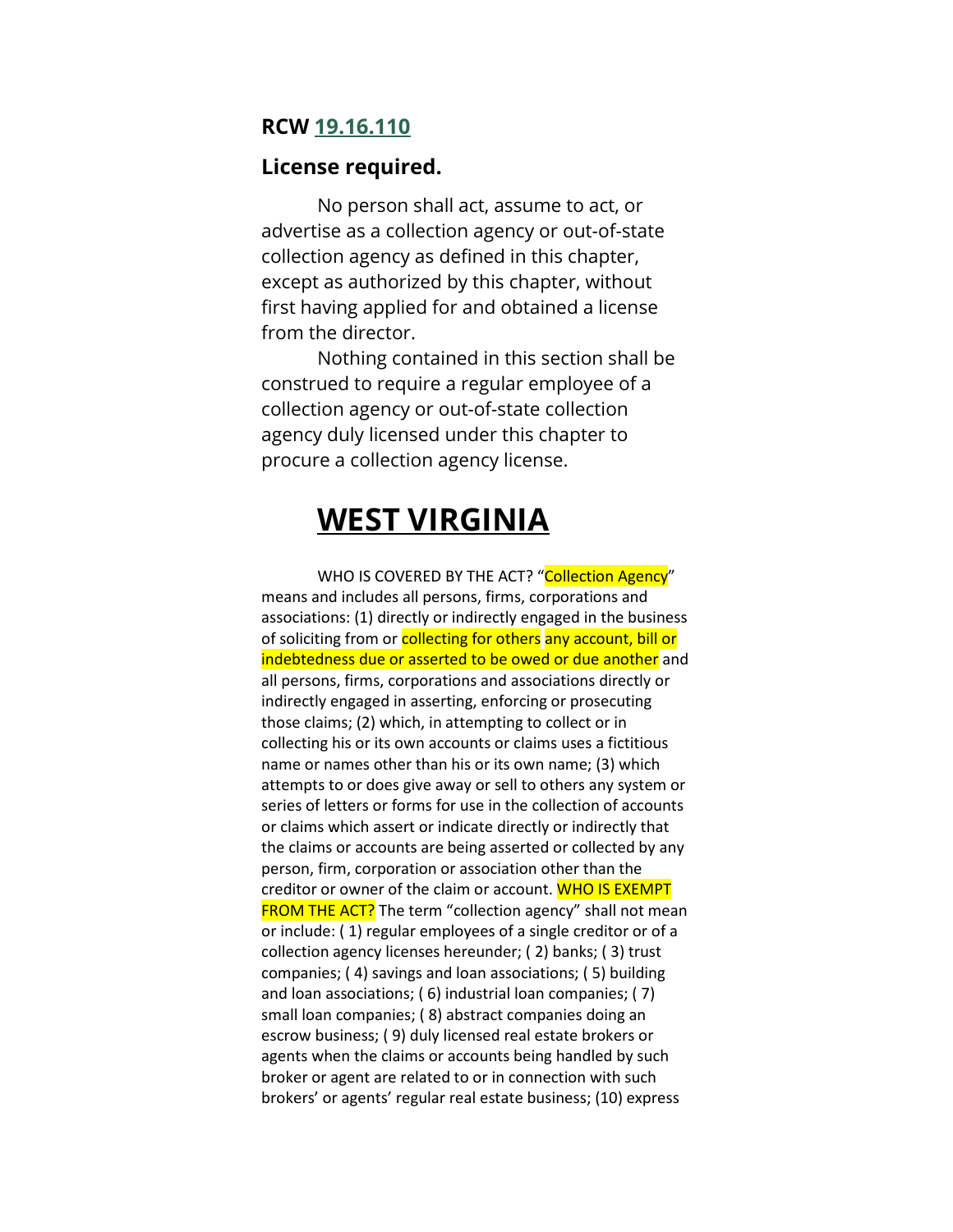and telegraph companies subject to public regulation and supervision; (11) attorneys at law handling claims and collections in their own names and not operating a collection agency under the management of a layman;

#### **WISCONSIN**

DEFINITIONS. The following terms, as used in this section, shall have the meaning stated, unless the context requires a different meaning:

Collection agency" means any person engaging in the business of collecting or receiving for payment for others of any account, bill, or other indebtedness. "Collection agency" does not include attorneys at law authorized to practice in this state and resident herein, banks, express companies, health care billing companies, state savings banks, state savings and loan associations, insurers and their agents, trust companies, district attorneys acting under s. [971.41,](https://docs.legis.wisconsin.gov/document/statutes/971.41) persons contracting with district attorneys under s.  $971.41$  (5), real estate brokers, and real estate salespersons.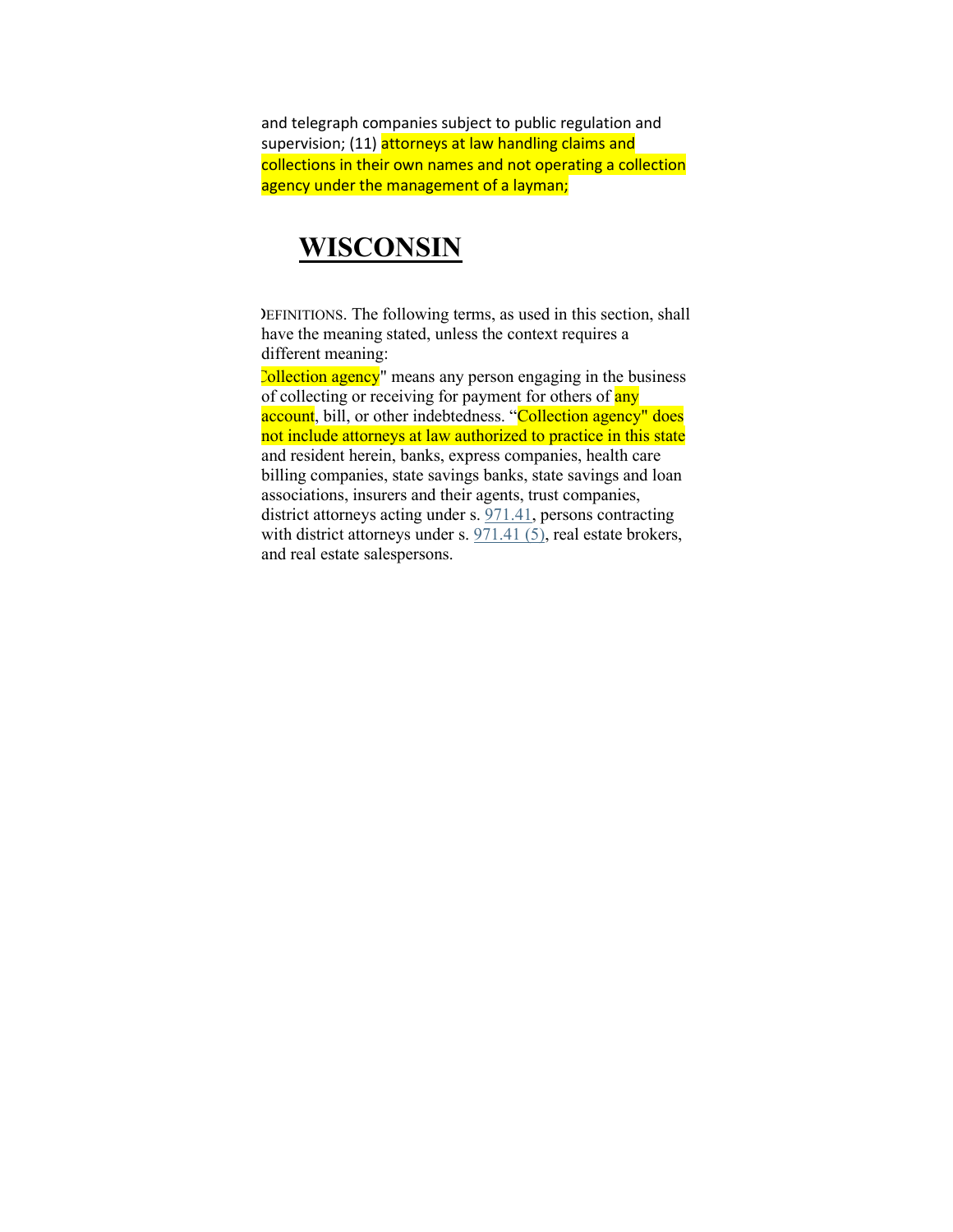## **METHODS OF COLLECTION COMMERCIAL ACCOUNTS**

#### **LETTER**

What is included in your commercial demand letter?

- $\triangleright$  Name and address of the debtor
- $\triangleright$  Name of the creditor
- $\triangleright$  Balance due
- $\triangleright$  Name of agency/law firm
	- Name and contact information of the individual for who debtor should contact for payment or questions
	- Hard date to contact you for payment
	- Ramifications for not contacting you
	- $\blacksquare$  How effective of a collection method is the initial demand letter
		- Is the initial demand letter a more effective collection tool for law firms as opposed to collection agencies
			- ♦ Do your collectors wait a certain amount of time after the initial demand to initiate telephone contact or start calling right away

## **EMAIL**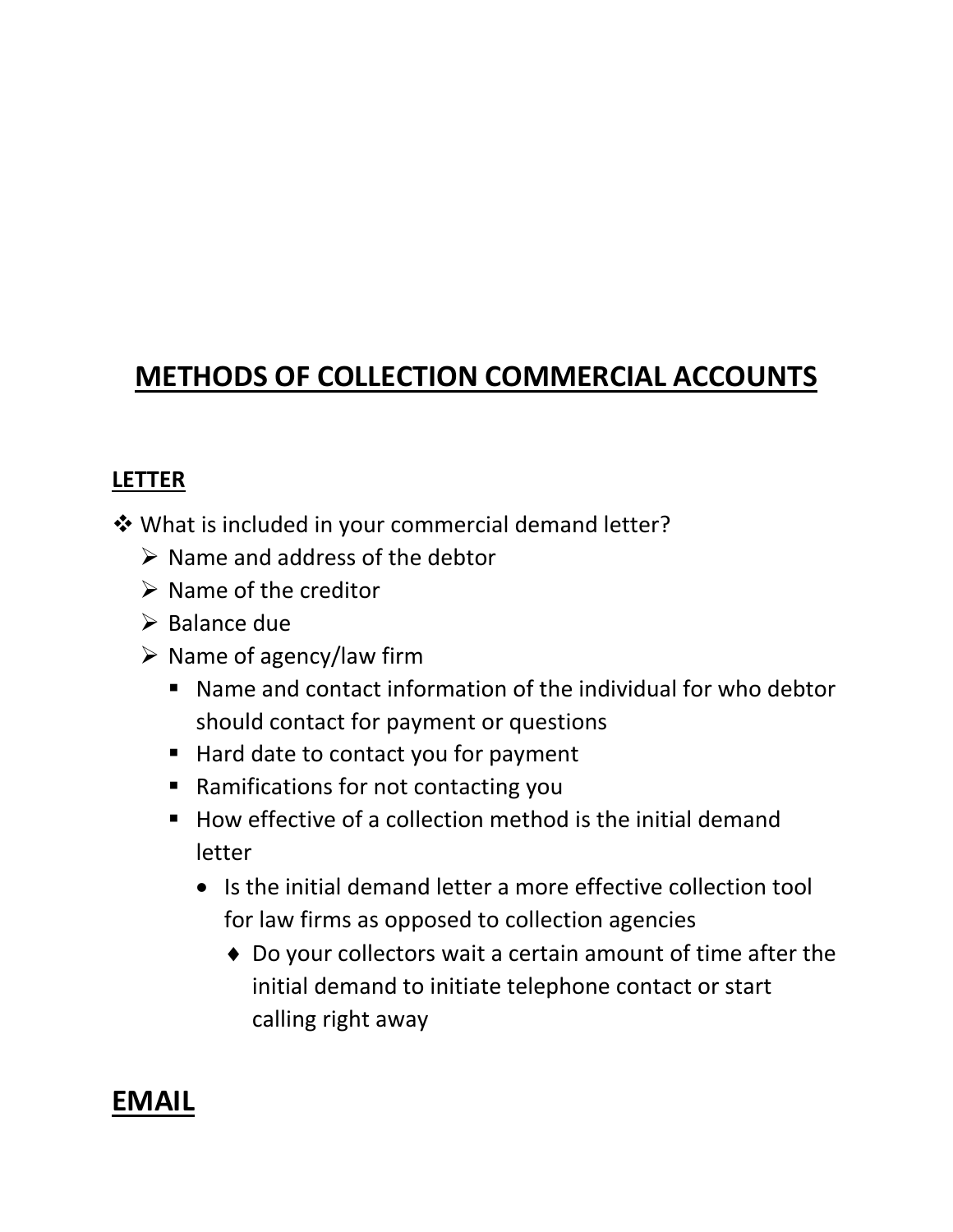**\*** Arguably the most effective method of collection in the modern age

 $\triangleright$  How aggressive do you allow your collection team with who they email

- With all the skip tracing tools many times you can obtain multiple potential email addresses for a single debtor
	- $\blacklozenge$  If allow for aggressive email blasts need to train collection staff on how to handle potential non-liable party contact
- $\triangleright$  Do you only send email demand letter and no letter if confident that email address is valid
	- $\blacksquare$  Include same information as mailed demand letter

## **TEXTING**

- Telephone Consumer Protection Act (TCPA) concerns
	- $\triangleright$  No issues if don't an "automatic telephone dialing system" which has the capacity to store or produce telephone numbers to be called, using a random or sequential number generator
- Many individuals main source of contact is via cell phone

## **SOCIAL MEDIA (Facebook, Instagram, Twitter etc…)**

- Use to contact debtors
	- $\triangleright$  Can use for skip tracing purposes